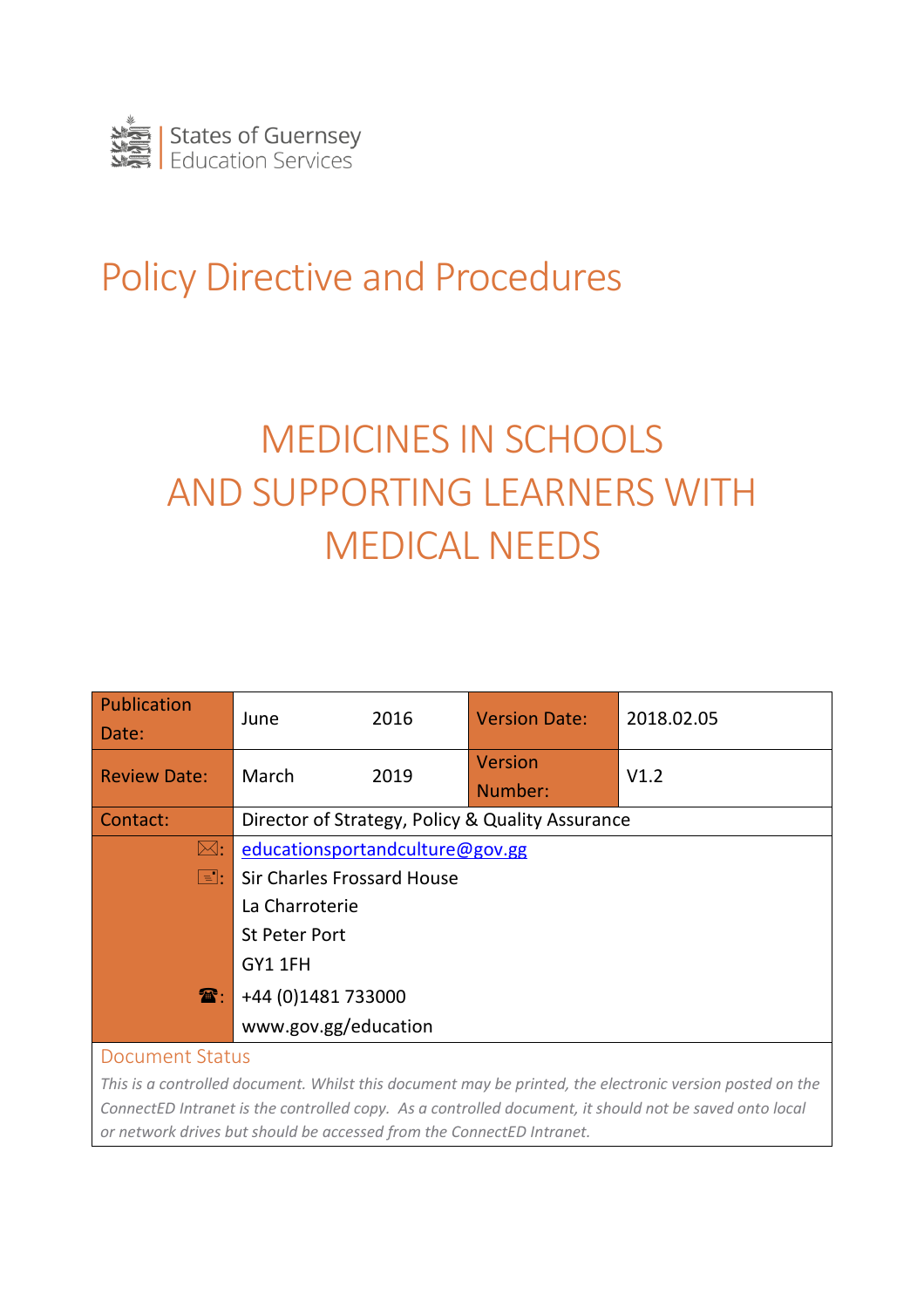#### Contents

| 1.5.6 Other Healthcare Professionals, including General Practitioners (GP) and |  |
|--------------------------------------------------------------------------------|--|
|                                                                                |  |
|                                                                                |  |
|                                                                                |  |
|                                                                                |  |
|                                                                                |  |
|                                                                                |  |
|                                                                                |  |
|                                                                                |  |
|                                                                                |  |
|                                                                                |  |
|                                                                                |  |
|                                                                                |  |
|                                                                                |  |
|                                                                                |  |
|                                                                                |  |
|                                                                                |  |
|                                                                                |  |
|                                                                                |  |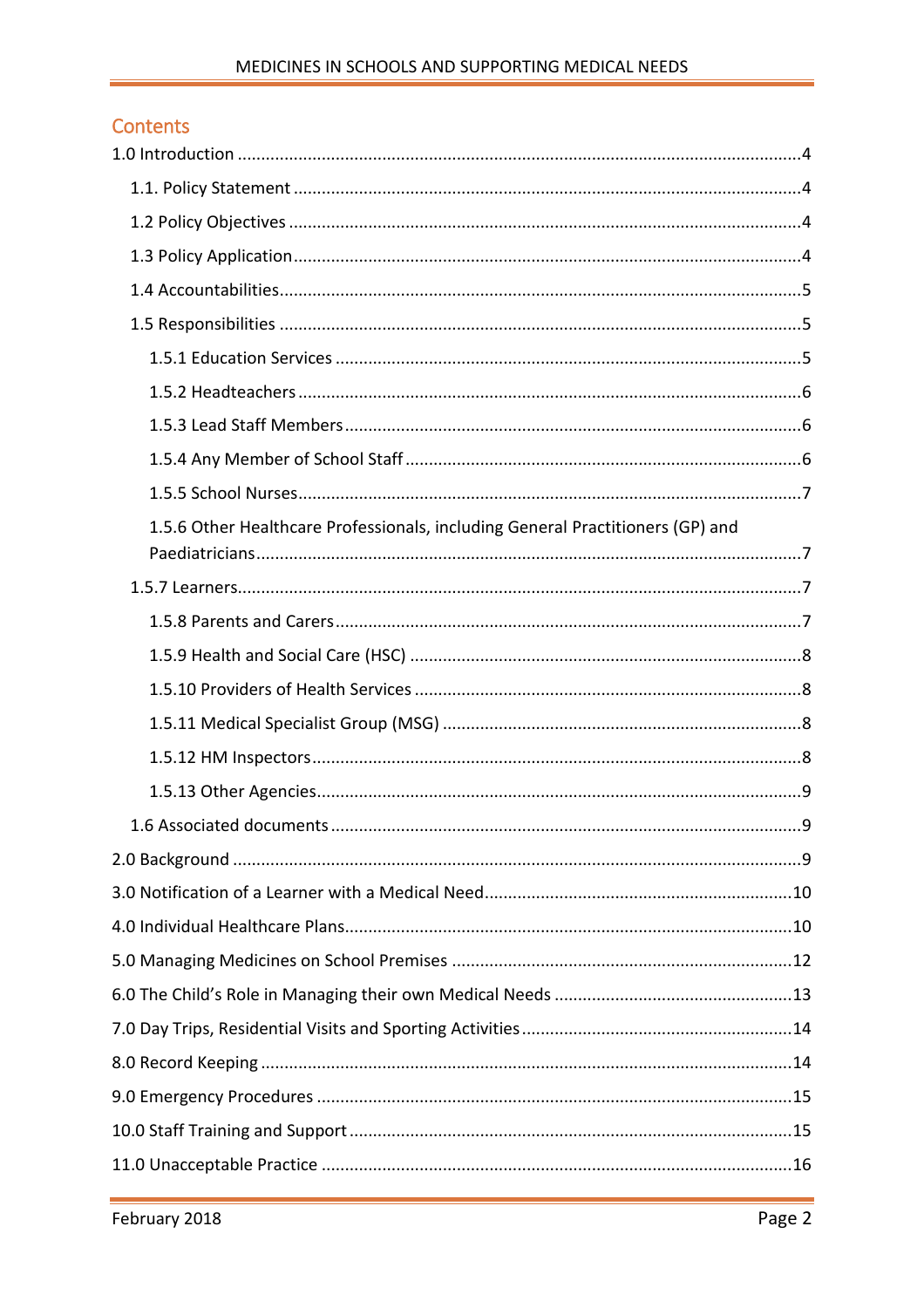| Appendix 1: Model process for Developing Individual Healthcare Plans (IHP)18 |  |
|------------------------------------------------------------------------------|--|
|                                                                              |  |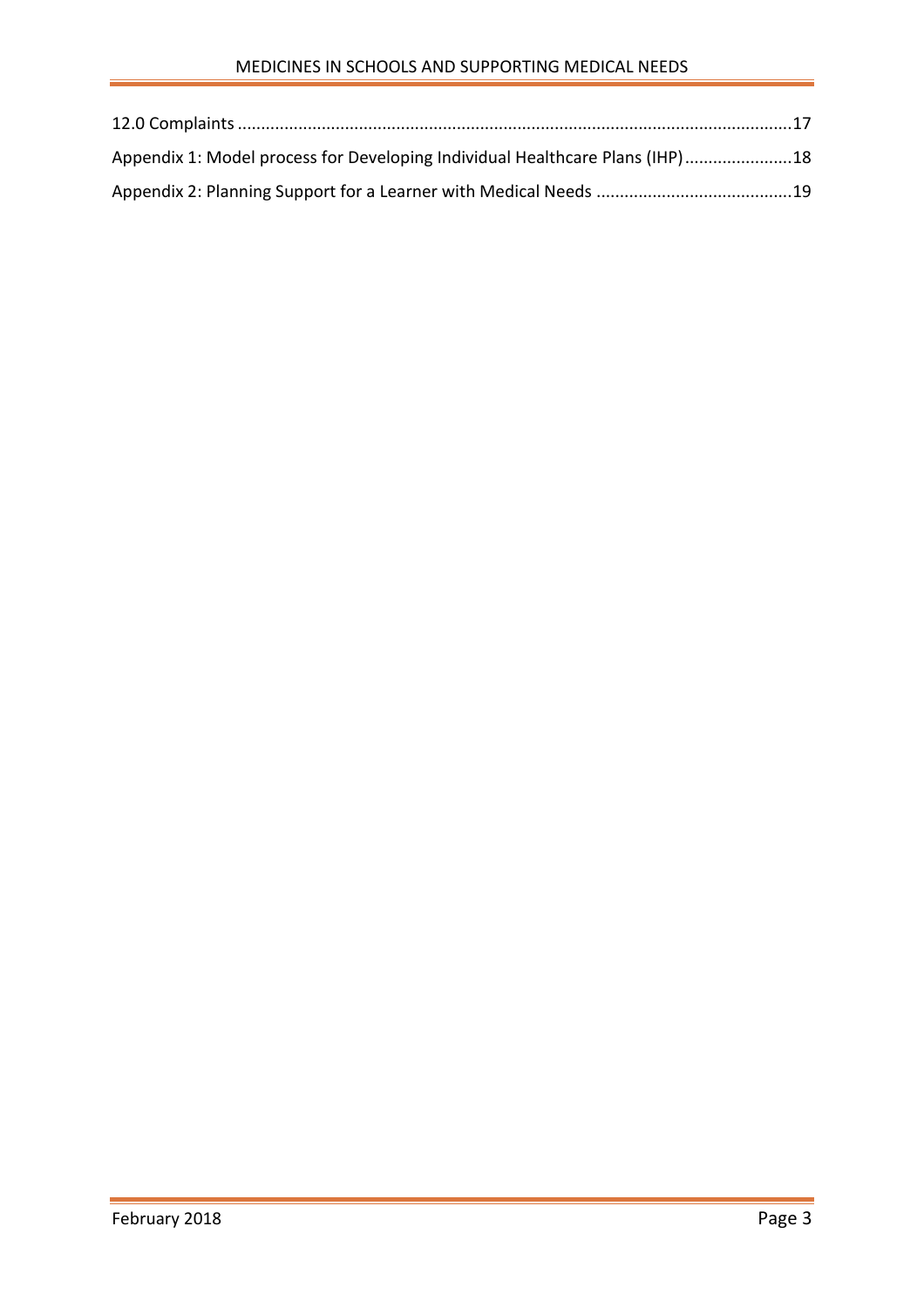### <span id="page-3-0"></span>1.0 Introduction

### <span id="page-3-1"></span>1.1. Policy Statement

Learners with medical conditions should be properly supported at school so that they have full access to education, including school trips and physical education. This Policy sets out suitable provision to promote learners' proper and adequate health, welfare and development and makes arrangements for supporting learners with medical conditions at their school. It has been developed in consultation with Health and Social Services, specifically Child Health and Family Partnership Services (which includes School Nurses); Community Paediatrician and General Practitioners.

#### **Definition**

Generally, learners in school who may require arrangements to be made because of their medical needs belong to one or more of three groups:

- Learners with long term medical conditions, who may or may not require medication during the school day e.g. asthma, ADHD, anxiety
- Learners with conditions that may, without warning, require swift emergency treatment or medication e.g. epilepsy, anaphylaxis, diabetes, asthma
- Learners who are completing a course of prescribed treatment

#### <span id="page-3-2"></span>1.2 Policy Objectives

To manage risk associated with supporting learners with medical needs and the administration of medicines in schools

To establish best practice on the development of Individual Healthcare Plans (IHP) and protocols for the administration of medicines

#### <span id="page-3-3"></span>1.3 Policy Application

- All schools in Guernsey, Alderney and Herm including voluntary schools
- College of Further Education (learners under the age of 18 years)
- Guernsey Music Service
- All activities taking place off-site
- It is provided as advice and guidance to Early Years Settings and the Grant-Aided Colleges which must have regard to it. This means to take account of the Policy and to consider it carefully. Having done so, there would need to be good reason to justify not complying with it

Throughout this policy directive, Headteacher refers also to Heads of Service and the College of Further Education Principal, and school refers to any education establishment.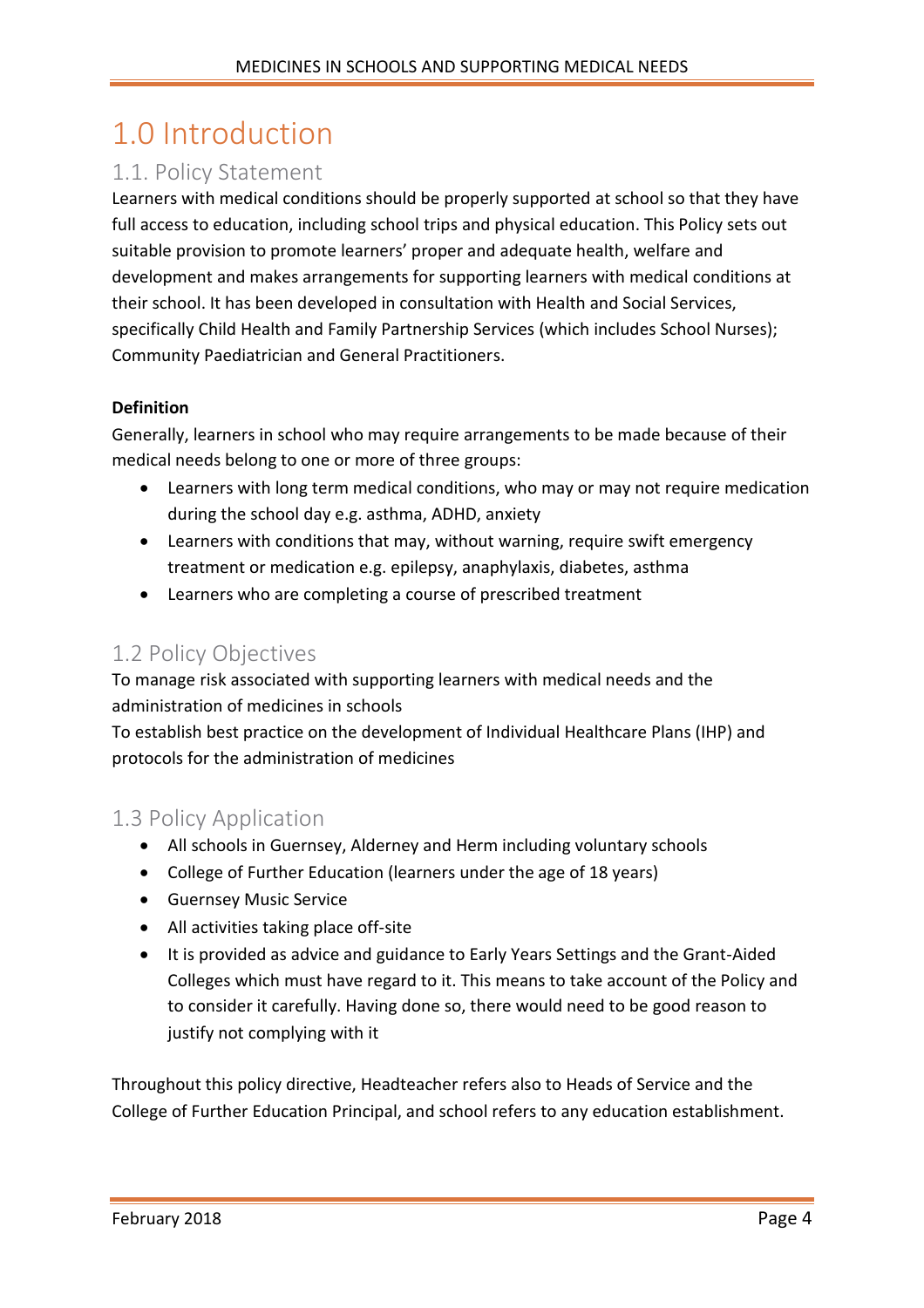#### <span id="page-4-0"></span>1.4 Accountabilities

Headteachers are accountable for:

- Ensuring that arrangements are in place in school to properly support learners with medical conditions, in terms of both physical and mental health, so that they can play a full and active role in school life, remain healthy and achieve their academic potential
- Consulting with Health and Social Service professionals, learners and parents/carers to ensure that the needs of children and young people with medical conditions are effectively supported
- Ensuring that Individual Healthcare Plans are developed as required and reviewed at least annually
- Issuing Data Collection Forms in line with Education Services' Policy and updating students' SIMS records with medical information in accordance with the mandatory requirements of Education Services Schools' Management Information System Policy as a consequence
- Ensuring that staff receive appropriate training in line with this Policy and which is recorded in the school's Management Information System (SIMS)
- In line with their safeguarding duties, ensuring that learners' health is not put at unnecessary risk from, for example infectious disease. They therefore do not have to accept a child in school at times where it would be detrimental to the health of that child or others

#### <span id="page-4-1"></span>1.5 Responsibilities

Supporting a child with a medical condition during school hours is not the sole responsibility of one person. A school's ability to provide effective support will depend to an appreciable extent on working co-operatively with other agencies. Partnership working between school staff, healthcare professionals (and where appropriate, social service professionals), parents and learners will be critical. This Policy therefore identifies collaborative working arrangements between all those involved, showing how they will work in partnership to ensure that the needs of learners with medical conditions are met effectively. Some of the most important roles and responsibilities follow, but Headteachers may additionally wish to cover additional roles and their responsibilities in their published procedures.

#### <span id="page-4-2"></span>1.5.1 Education Services

Education Services will:

- Develop a clear policy for supporting learners with medical conditions that is reviewed regularly and is readily accessible to parents and school staff
- Ensure that the Policy clearly describes the obligations to learners with medical needs and identifies the responsibilities of those involved in the arrangements made to support learners with medical conditions at school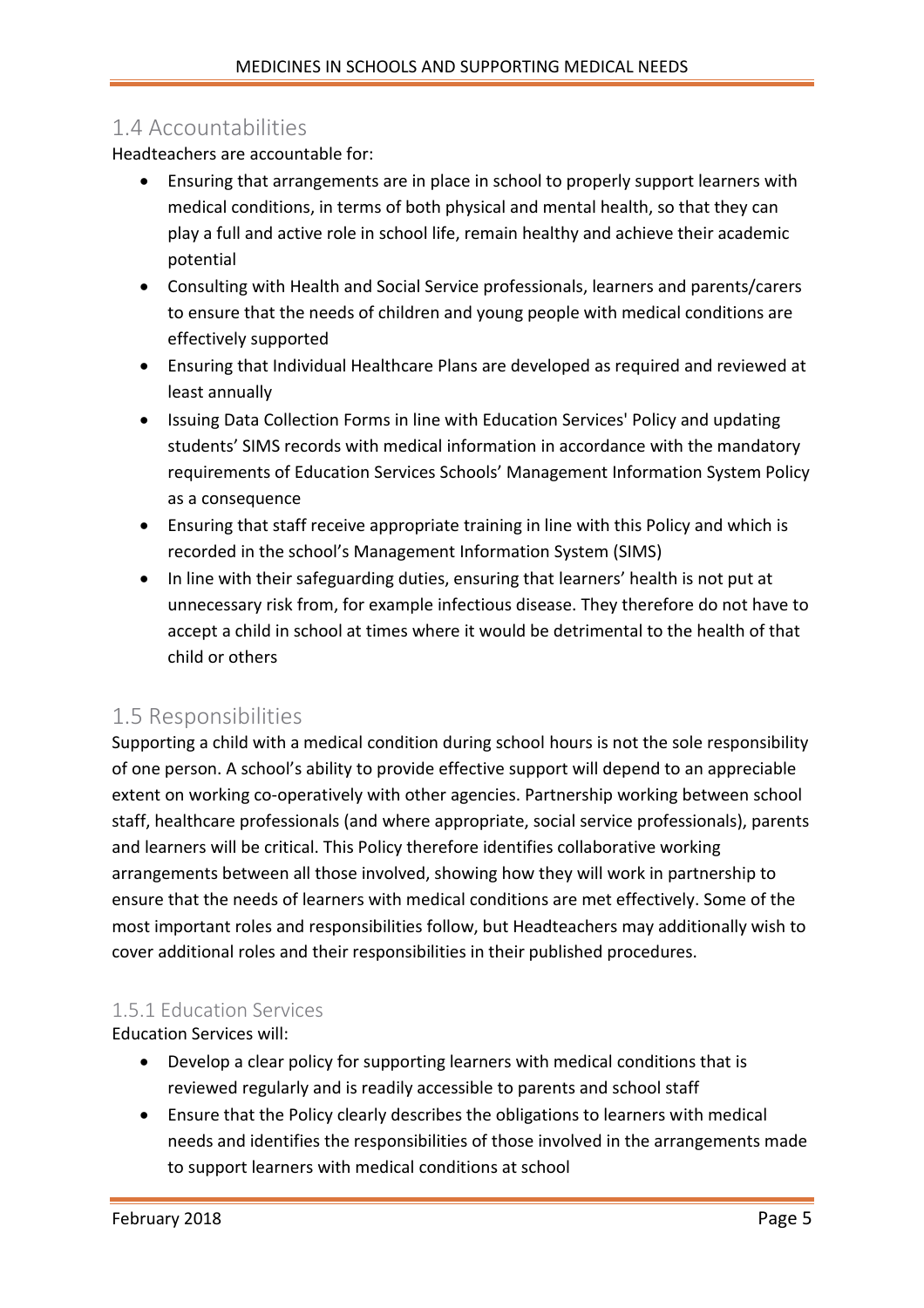- Provide advice and guidance, when requested, on managing specific medical needs and establishing an Individual Healthcare Plan and/or protocols for administering medication
- Set out the data capture and reporting requirements on medical conditions and events

#### <span id="page-5-0"></span>1.5.2 Headteachers

Headteachers will:

- Adhere to the policy set out by Education Services
- Ensure that plans, procedures and systems are described in the school's published procedures document, are understood by all staff, and are properly and effectively implemented, with a named lead staff member for oversight of policy implementation
- Focus on the needs of each individual learner and how their medical condition impacts on their school life
- Ensure school staff providing support are able to access information and other teaching support materials as needed
- Ensure that the arrangements made give parents and learners confidence in the school's ability to provide effective support in school, and should demonstrate an understanding of how medical conditions impact on a child's ability to learn, as well as increase their confidence and promote self-care
- Ensure that written records are kept of all medicines administered to children

#### <span id="page-5-1"></span>1.5.3 Lead Staff Members

Lead Staff Members will:

- Ensure that sufficient staff are properly trained and achieve the necessary level of competency to provide the support that learners need in all Individual Healthcare Plans, in consultation and collaboration with relevant health professionals, such as School Nurses. This should include in contingency and emergency situations. Training must be recorded in SIMS
- Ensure that all relevant staff are made aware of the medical need, including School Nurses and brief casual supply teachers where necessary
- Ensure risk assessments have been considered and completed for school visits and other school activities outside the normal timetable
- Monitor Individual Healthcare Plans

#### <span id="page-5-2"></span>1.5.4 Any Member of School Staff

 May be asked to provide support to learners with medical conditions, including the administering of medicines, although they cannot be required to do so unless included within their job description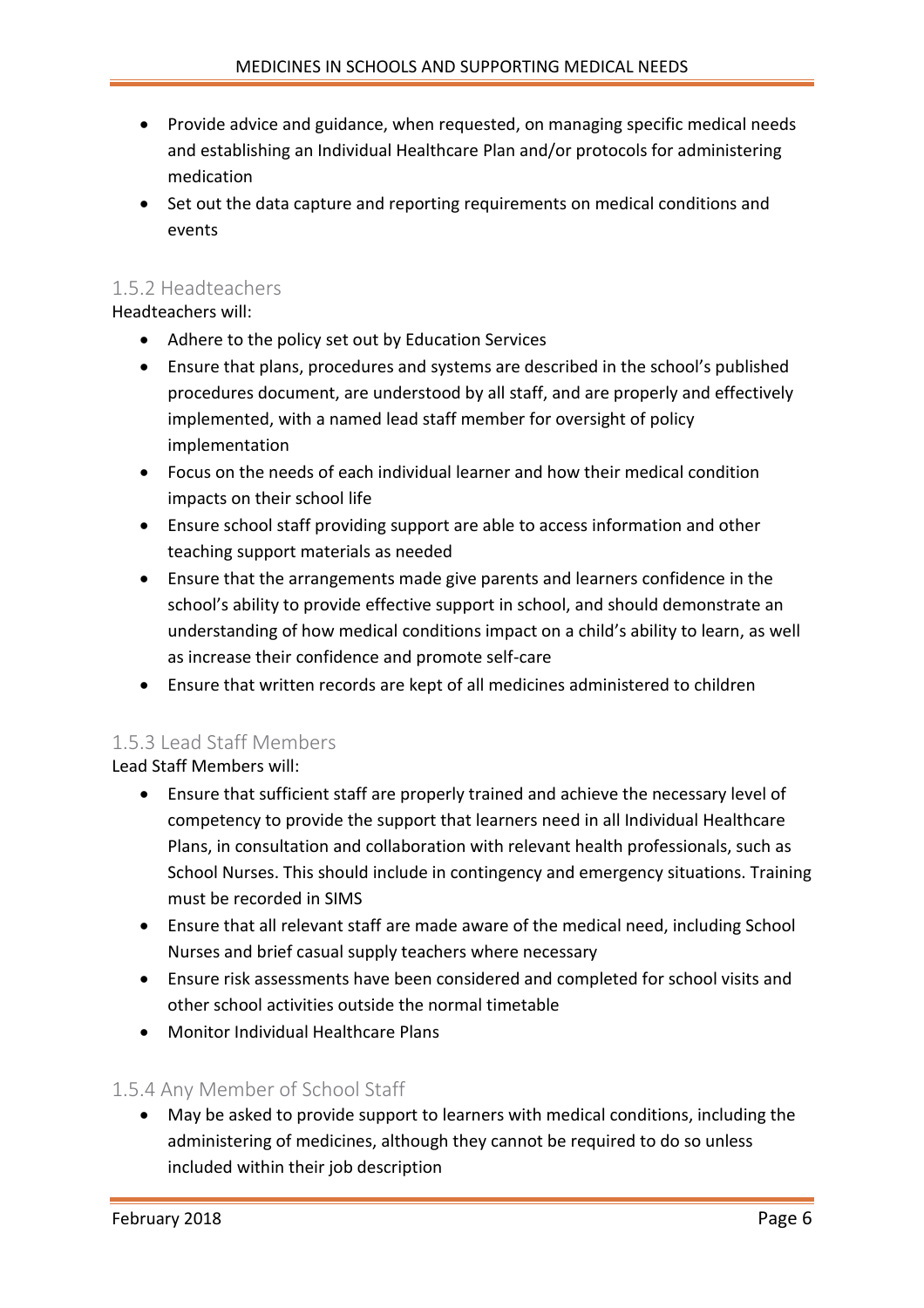• Should know what to do and respond accordingly when they become aware of a learner with a medical condition who needs help

#### <span id="page-6-0"></span>1.5.5 School Nurses

- Are responsible for notifying the Headteacher when a child has been identified as having a medical condition which will require support in school. Wherever possible, they should do this before the child starts at the school
- Would not usually have an extensive role in ensuring that schools are taking appropriate steps to support children with medical conditions, but may support staff on implementing a child's Individual Healthcare Plan and provide advice and liaison
- Can liaise with lead clinicians locally on appropriate support for the child and associated staff training needs – for example local specialist nursing teams offering training to local school staff
- Have a duty to promote co-operation between relevant partners with a view to improving the well-being of children so far as relating to their physical and mental health, and their education, training and recreation
- And Community Nursing Teams will also be a valuable potential resource for a school seeking advice and support in relation to children with a medical condition

#### <span id="page-6-1"></span>1.5.6 Other Healthcare Professionals, including General Practitioners (GP) and Paediatricians

• Should notify the School Nurse when a young person has been identified as having a medical condition that will require support at school. They may provide advice on developing Individual Healthcare Plans. Specialist health teams may be able to provide support in schools for children with particular conditions (e.g. asthma, diabetes)

#### <span id="page-6-2"></span>1.5.7 Learners

- With medical conditions will often be best placed to provide information about how their condition affects them
- Should be fully involved in discussions about their medical support needs and contribute as much as possible to the development of, and comply with, their Individual Healthcare Plan
- Other learners should be sensitive to the needs of those with medical conditions

#### <span id="page-6-3"></span>1.5.8 Parents and Carers

- Have prime responsibility for their child's health
- Should provide the school with sufficient and up-to-date information about their child's medical needs in conjunction with the child's GP or paediatrician. They may in some cases be the first to notify the school that their child has a medical condition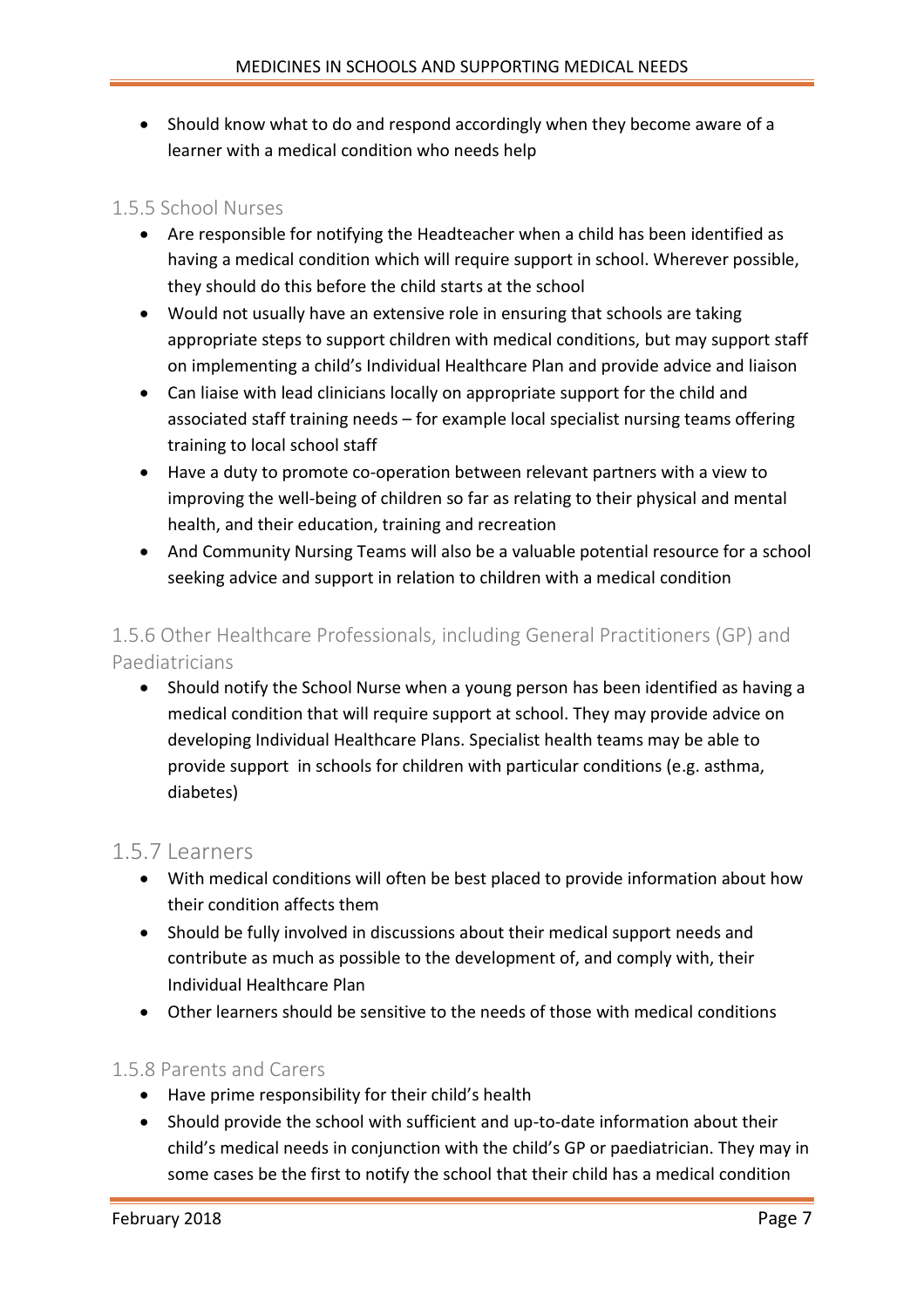- Parents are key partners and should be involved in the development and review of their child's Individual Healthcare Plan and may be involved in its drafting
- Should carry out any action they have agreed to as part of the Individual Healthcare Plan's implementation, e.g. provide medicines and equipment and ensure they or another nominated adult are contactable at all times

#### <span id="page-7-0"></span>1.5.9 Health and Social Care (HSC)

- Should provide support, advice and guidance through the School Nurses, including suitable training for school staff, to ensure that the support specified within Individual Healthcare Plans can be delivered effectively
- Where additional advice or medical supervision of health care plans is required this will be provided through the Community Paediatrician and General Paediatricians according to expertise. The Community Paediatrician will set the framework for this
- Should work with schools to support learners with medical conditions to attend full time

#### <span id="page-7-1"></span>1.5.10 Providers of Health Services

- Should co-operate with schools that are supporting children with medical conditions, including appropriate communication, liaison with School Nurses and other healthcare professionals such as specialist and children's community nurses, as well as participation in outreach and training
- Health Services can provide valuable support, information, advice and guidance to schools and their staff to support children with medical conditions at school

#### <span id="page-7-2"></span>1.5.11 Medical Specialist Group (MSG)

 Provides Paediatric advice and supervision, depending on the General Paediatricians' expertise, to support health care plans and to be responsive to children's needs. Paediatricians will co-operate with schools to support children with medical conditions

#### <span id="page-7-3"></span>1.5.12 HM Inspectors

- The 'How Good is our School/College?' VSE Framework places a clear emphasis on meeting the needs of disabled children and learners with SEN, and considering the quality of teaching and the progress made by these learners
- Inspectors are briefed to consider the needs of learners with chronic or long-term medical conditions alongside these groups and to report on how well their needs are being met
- Headteachers are expected to have procedures dealing with medical needs compliant with this policy and to be able to demonstrate that this is implemented effectively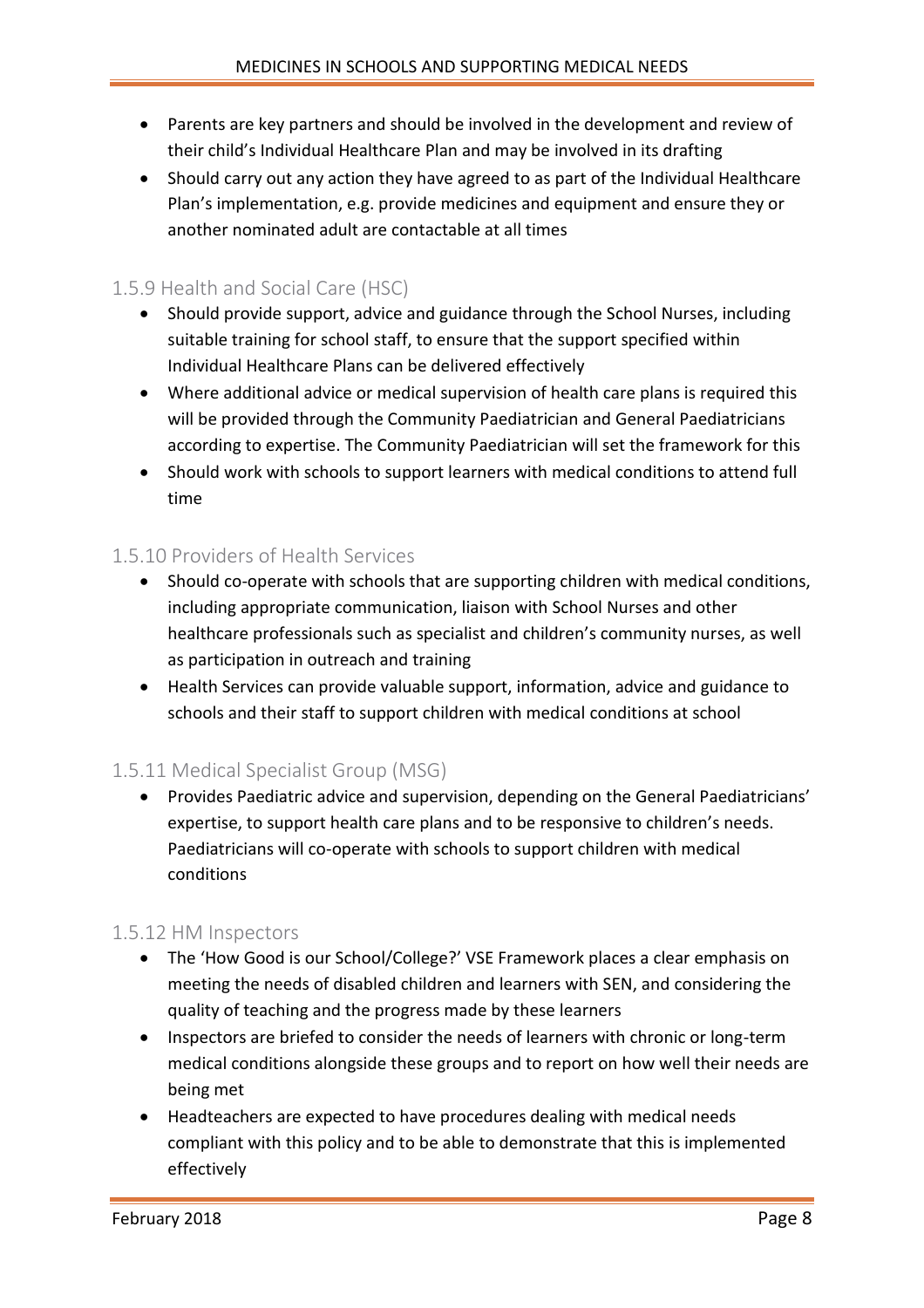#### <span id="page-8-0"></span>1.5.13 Other Agencies

- SHARE (Sexual Health and Relationship Educators), the Health Promotion Unit, Health Information Exchange and specialist voluntary or third sector agencies, can provide advice and information on health issues to Education Services, schools, parents and learners
- Where learners would not receive a suitable education in a mainstream school because of their health needs, the School Attendance Service has a duty to make other arrangements

#### <span id="page-8-1"></span>1.6 Associated documents

- [Education Services Learner Attendance Policy on ConnectED](http://bridge/teamsite/education/policies/Attendance/Forms/AllItems.aspx)
- SEN Code of Practice (Guernsey) 2004 <http://bridge/teamsite/education/policies/SEN/Forms/AllItems.aspx>
- **•** [Schools' Management Information Policy SIMS](http://bridge/teamsite/education/policies/SIMS/Forms/AllItems.aspx)
- The Children (Guernsey and Alderney) Law, 2008 [http://bridge/teamsite/education/childprotection/ISCP](http://bridge/teamsite/education/childprotection/ICPC/Forms/AllItems.aspx)

### <span id="page-8-2"></span>2.0 Background

Parents of children with medical needs are often concerned that their child's health will deteriorate when they attend school. This is because learners with long-term and complex medical conditions may require on-going support, medicines and care while at school to help them manage their condition and keep them well. Others may require interventions in particular emergency circumstances. It is also the case that children's health needs may change over time, in ways that cannot always be predicted, sometimes resulting in extended absences. It is therefore important that parents feel confident that their child's medical condition will be supported effectively in school and that they will be safe. In making decisions about the support they provide, it is crucial that headteachers consider advice from healthcare professionals and listen to and value the views of parents and learners.

In addition to the educational impacts, there are social and emotional implications associated with medical conditions. Children may be self-conscious about their condition and some may be bullied or develop emotional disorders such as anxiety or depression around their medical condition. In particular, long-term absences due to health problems affect children's educational attainment, impact on their ability to integrate with their peers and affect their general wellbeing and emotional health. Reintegration into school should be properly supported so that children with medical conditions fully engage with learning and do not fall behind when they are unable to attend. Short-term absences, including those for medical appointments, (which can often be lengthy), also need to be effectively managed.1

 $\overline{a}$ 

<sup>&</sup>lt;sup>1</sup> Refer to Education Services Attendance Strategy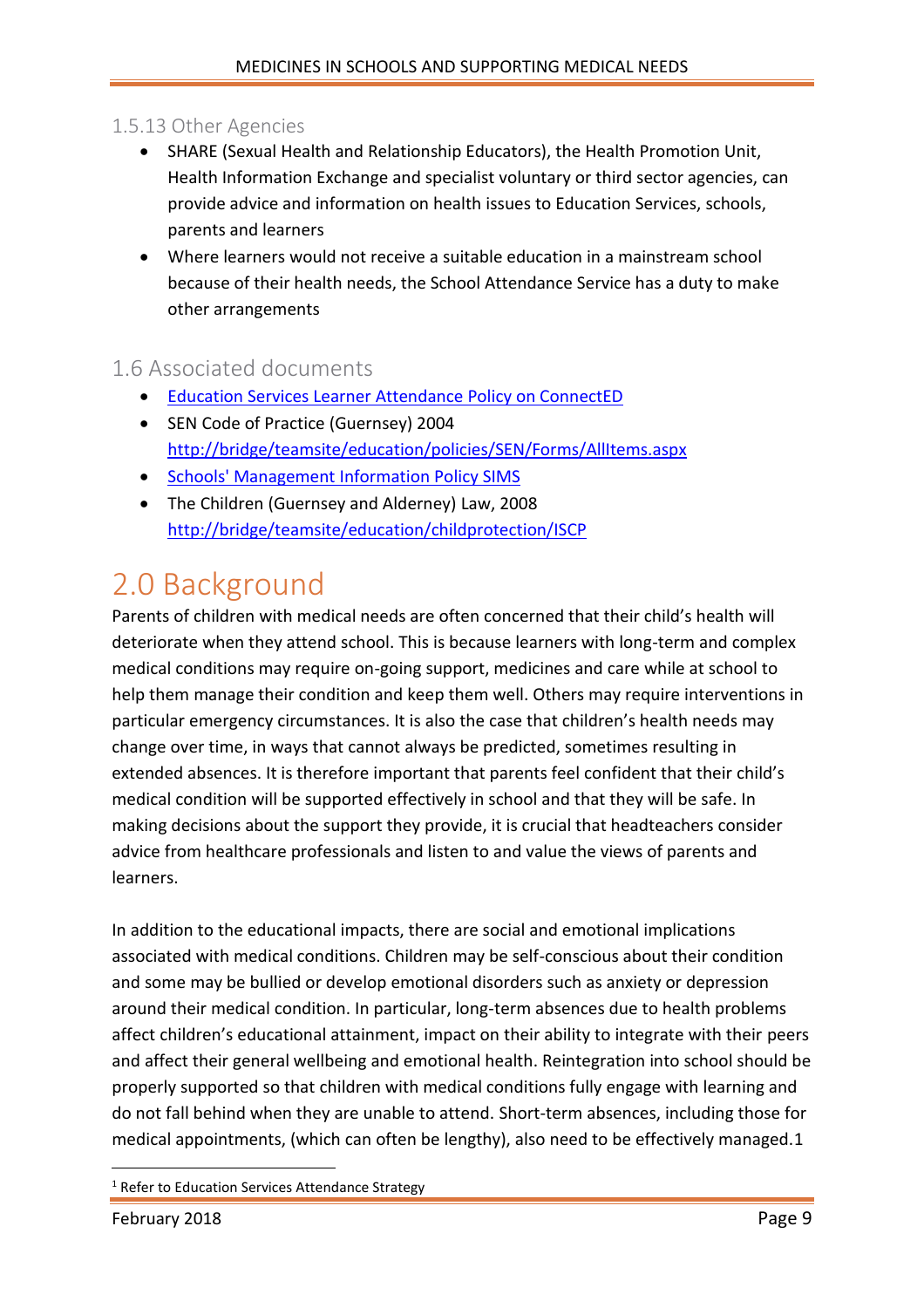Some children with medical conditions may be disabled or may have special educational needs (SEN) and/or a Determination of Needs. For children with SEN, this guidance should be read in conjunction with the SEN Code of Practice (Guernsey) 2004 available at <https://www.gov.gg/SEN>

### <span id="page-9-0"></span>3.0 Notification of a Learner with a Medical Need

When a school is informed that a learner has a medical need, whether by parents or a medical practitioner, then it must consider and plan how it will meet those needs. Generally this will require a Professionals' Planning Meeting to share information and draw up proposals for arrangements that can be shared and agreed with parents. An Individual Healthcare Plan or Medication Protocol may need to be drawn up.

For children starting at a new school, arrangements should be in place for the start of the relevant school term. In other cases, such as a new diagnosis or a learner moving to a new school mid-term, every effort should be made to ensure that arrangements are put in place within two weeks.

Schools do not have to wait for a formal diagnosis of a medical condition before providing support. In cases where a learner's medical condition is unclear, or where there is a difference of opinion, judgements will need to be made about what support to provide based on the available information. This would normally involve some form of medical information and consultation with parents.

## <span id="page-9-1"></span>4.0 Individual Healthcare Plans

Individual Healthcare Plans help to ensure that schools effectively support learners with medical conditions. They provide clarity about what needs to be done, when and by whom. They will often be essential, such as in cases where conditions fluctuate or where there is a high risk that emergency intervention will be needed, and are likely to be helpful in the majority of other cases, especially where medical conditions are long-term and complex. However, not all children will require one. The school, healthcare professional and parent should agree, based on evidence, when an Individual Healthcare Plan would be inappropriate or disproportionate. If consensus cannot be reached, the Headteacher is best placed to take a final view. A flow chart for identifying and agreeing the support a child needs and developing their Individual Healthcare Plan is provided in Appendix 1.

The format of Individual Healthcare Plans may vary to enable schools to choose whichever is the most effective for the specific needs of each learner. They should be easily accessible to all who need to refer to them, whilst preserving confidentiality. Plans should not be a burden on a school, but should capture the key information and actions that are required to support the child effectively. The level of detail within Plans will depend on the complexity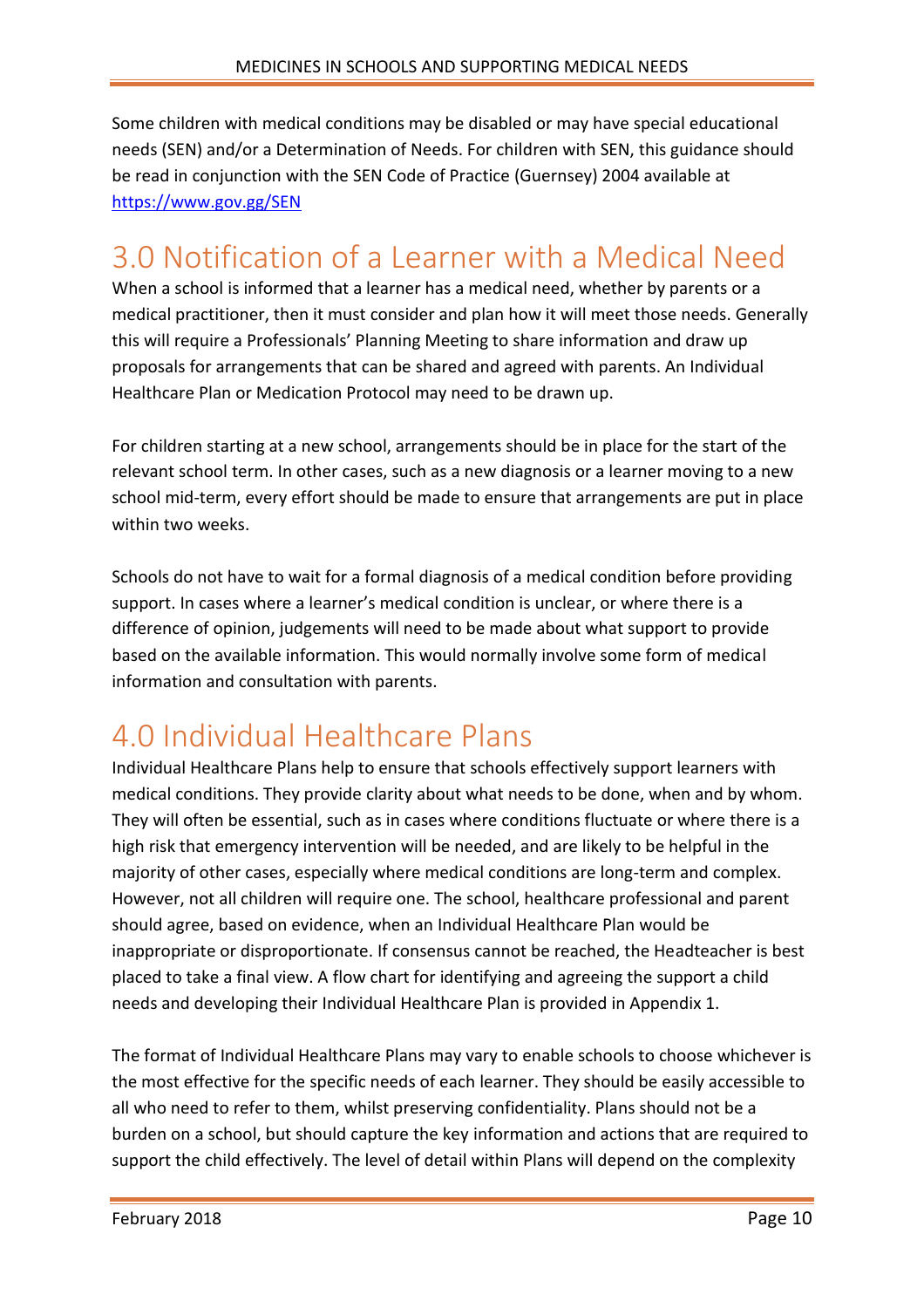of the child's condition and the degree of support needed. This is important because different children with the same health condition may require very different support. Where a child has a Determination, their needs should be mentioned in an Individual Healthcare Plan as appropriate.

Individual Healthcare Plans, (and their review), may be initiated in consultation with the parent, by a member of school staff or a healthcare professional involved in providing care to the child. Plans should be drawn up in partnership between the school, parents, and a relevant healthcare professional, e.g. school, specialist or children's community nurse, who can best advice on the particular needs of the child. Learners should also be involved whenever appropriate. The aim should be to capture the steps which a school should take to help the child manage their condition and overcome any potential barriers to getting the most from their education. Partners should agree who will take the lead in writing the plan, but responsibility for ensuring it is finalised and implemented rests with the Headteacher. Plans should be reviewed at least annually or earlier if evidence is presented that the child's needs have changed. They should be developed with the child's best interests in mind and ensure that the school assesses and manages risks to the child's education, health and social well-being and minimises disruption.

Where a child is returning to school following a period of hospital education or alternative provision (including home tuition), schools should work with Education Services to ensure that the Individual Healthcare Plan identifies the support that the child will need to reintegrate effectively.

When deciding what information should be recorded on Individual Healthcare Plans, the Headteacher should consider the following:

- The medical condition, its triggers, signs, symptoms and treatments
- The learner's resulting needs, including medication (dose, side-effects and storage) and other treatments, time, facilities, equipment, testing, access to food and drink where this is used to manage their condition, dietary requirements and environmental issues e.g. crowded corridors, travel time between lessons
- Specific support for the learner's educational, social and emotional needs for example, how absences will be managed, requirements for extra time to complete exams, counselling sessions, use of rest periods or additional support in catching up with lessons
- The level of support needed, (some children will be able to take responsibility for their own health needs), including in emergencies. If a child is self-managing their medication, this should be clearly stated with appropriate arrangements for monitoring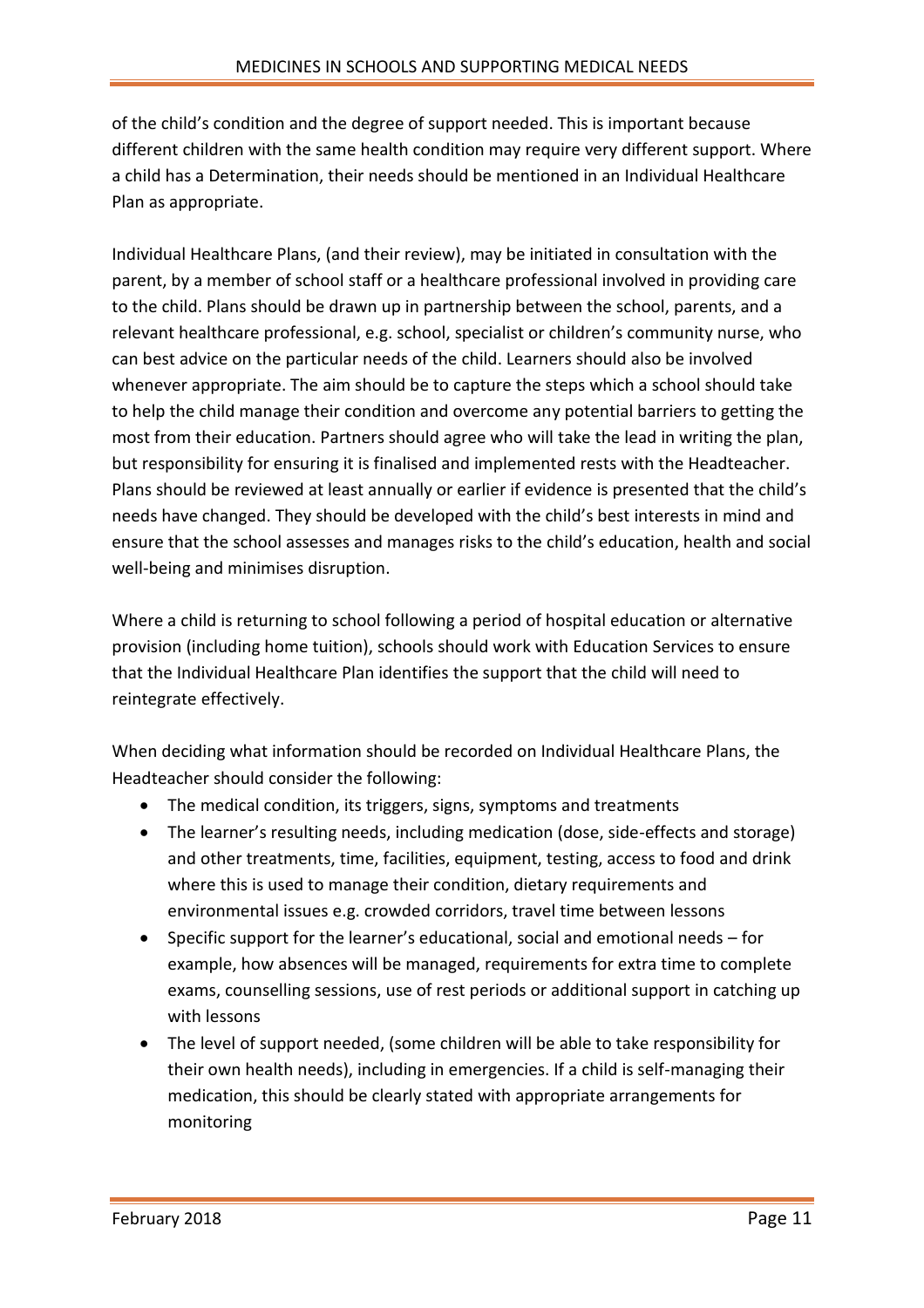- Who will provide this support, their training needs, expectations of their role and confirmation of proficiency to provide support for the child's medical condition from a healthcare professional; and cover arrangements for when they are unavailable
- Who in the school needs to be aware of the child's condition and the support required
- Arrangements for written permission from parents and the Headteacher for medication to be administered by a member of staff, or self-administered by the learner during school hours
- Separate arrangements or procedures required for school trips or other school activities outside of the normal school timetable that will ensure the child can participate, e.g. risk assessments
- Where confidentiality issues are raised by the parent/child, the designated individuals to be entrusted with information about the child's condition. This may be important where the Education Services has to become involved because of the impact on the employee providing the support in light of their employed role (LSAs providing personal care in mainstream schools)
- What to do in an emergency, including whom to contact, and contingency arrangements. Some children may have an Emergency Healthcare Plan prepared by their lead clinician that could be used to inform development of their Individual Healthcare Plan

### <span id="page-11-0"></span>5.0 Managing Medicines on School Premises

The Headteacher should ensure that there are clear procedures to be followed for managing and administering medicines in accordance with the following details:

- Medicines should only be administered at school when it would be detrimental to a child's health or school attendance not to do so
- No child under 16 should be given prescription or non-prescription medicines without their parent's written consent - except in exceptional circumstances where the medicine has been prescribed to the child without the knowledge of the parents In such cases, every effort should be made to encourage the child or young person to involve their parents while respecting their right to confidentiality
- A child under 16 should never be given medicine containing aspirin unless prescribed by a doctor. Medication, e.g. for pain relief, should never be administered without first checking maximum dosages and when the previous dose was taken. Parents should be informed
- Where clinically possible, medicines should be prescribed in dose frequencies which enable them to be taken outside school hours
- Schools should only accept prescribed medicines that are in-date, labelled, provided in the original container as dispensed by a pharmacist and include instructions for administering, dosage and storage. The exception to this is insulin which must still be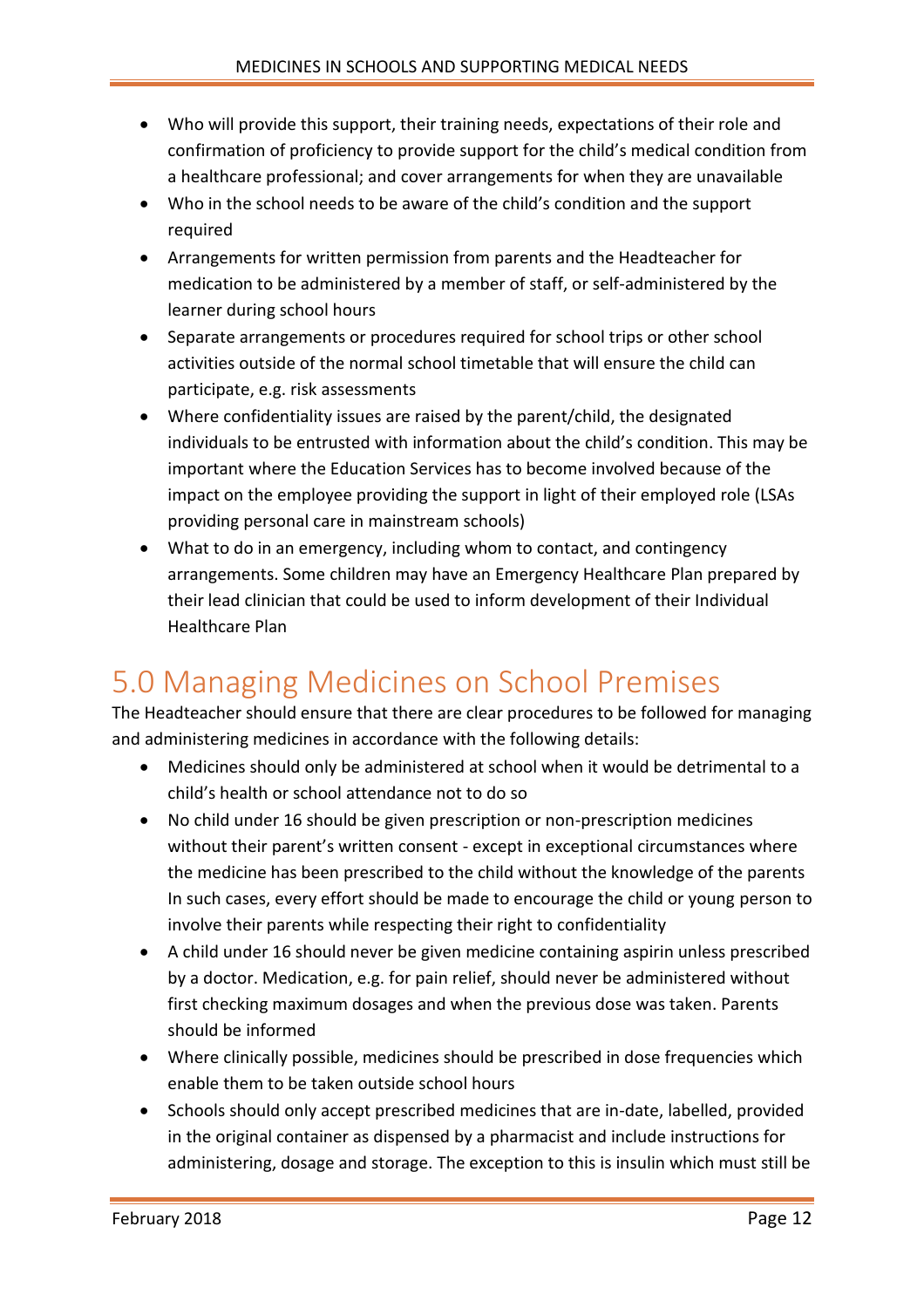in date, but will generally be available to schools inside an insulin pen or a pump, rather than in its original container

- All medicines should be stored safely. Children of school age should know where their medicines are at all times and be able to access them immediately. Where relevant, they should know who holds the key to the storage facility. Medicines and devices such as asthma inhalers, blood glucose testing meters and adrenalin pens should be always readily available to children and not locked away. This is particularly important to consider when on school trips
- A child who has been prescribed a controlled drug may legally have it in their possession if they are competent to do so, but passing it to another child for use is an offence. Monitoring arrangements may be necessary. Schools should otherwise keep controlled drugs that have been prescribed for a learner securely stored in a non-portable container and only named staff should have access. Controlled drugs should be easily accessible in an emergency
- A member of staff may administer a controlled drug to the child for whom it has been prescribed providing they have received specialist training/instruction. Staff administering medicines should do so in accordance with the prescriber's instructions
- Schools should keep a record of all medicines administered to individual children, stating what, how and how much was administered, when and by whom. Any side effects of the medication to be administered at school should be noted
- When no longer required, medicines should be returned to the parent to arrange for safe disposal. 'Sharps' boxes should always be used for the disposal of needles and other sharps

### <span id="page-12-0"></span>6.0 The Child's Role in Managing their own Medical Needs

Headteachers should ensure that the school's procedures cover arrangements for children who are competent to manage their own health needs and medicines.

After discussion with parents, children who are competent should be encouraged to take responsibility for managing their own medicines and procedures. This should be reflected within Individual Healthcare Plans.

Wherever possible, children should be allowed to carry their own medicines and relevant devices or should be able to access their medicines for self-medication quickly and easily. Children who can take their medicines themselves or manage procedures may require an appropriate level of supervision.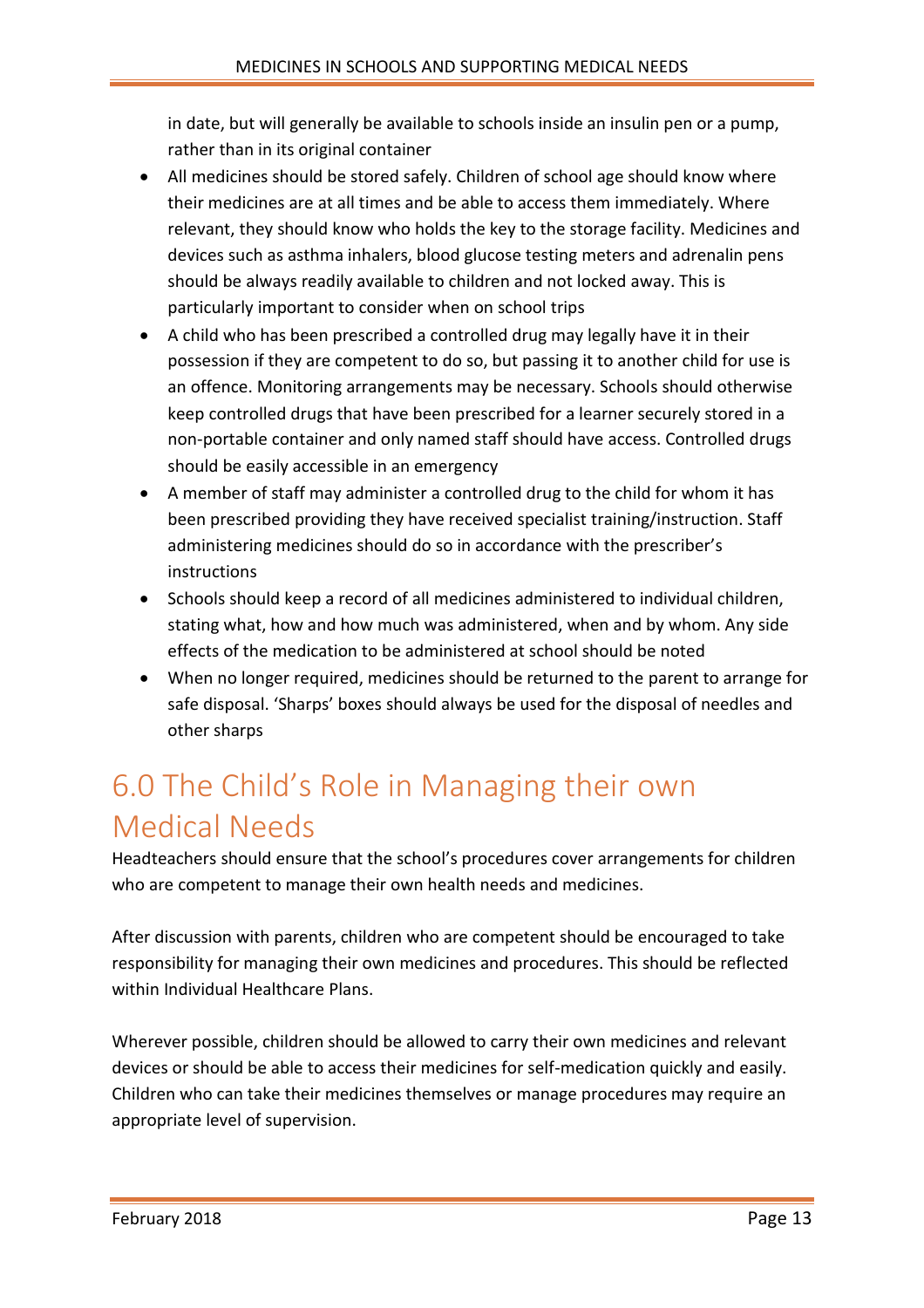If it is not appropriate for a child to self-manage, then relevant staff should help to administer medicines and manage procedures for them.

If a child refuses to take medicine or carry out a necessary procedure, staff should not force them to do so, but follow the procedure agreed in the Individual Healthcare Plan. Parents should be informed so that alternative options can be considered.

## <span id="page-13-0"></span>7.0 Day Trips, Residential Visits and Sporting Activities

Headteachers should ensure that their arrangements are clear and unambiguous about the need to actively support learners with medical conditions to participate in school trips and visits, or in sporting activities, and not prevent them from doing so. Teachers should be aware of how a child's medical condition will impact on their participation, but there should be enough flexibility for children to participate according to their own abilities and with any reasonable adjustments. Headteachers should make arrangements for the inclusion of learners in such activities unless evidence from a clinician such as a GP or consultant states that this is not possible.

Headteachers should consider what reasonable adjustments they might make to enable children with medical needs to participate fully and safely on visits. It is best practice to carry out a risk assessment so that planning arrangements take account of any steps needed to ensure that learners with medical conditions are included. This will require consultation with parents and young people and advice from the School Nurse or other healthcare professionals who are responsible for ensuring that learners can participate.

Where learners have life threatening conditions, specific Transport Healthcare Plans should be carried on vehicles.

### <span id="page-13-1"></span>8.0 Record Keeping

Records offer protection to staff and children and provide evidence that agreed procedures have been followed. The Schools' Management Information System Policy [http://bridge/teamsite/education/policies/Management%20Information%20Systems/Form](http://bridge/teamsite/education/policies/Management%20Information%20Systems/Forms/AllItems.aspx) [s/AllItems.aspx](http://bridge/teamsite/education/policies/Management%20Information%20Systems/Forms/AllItems.aspx) sets out the mandatory requirement to maintain the school role with pupil/student data which includes:

- Medical Conditions (if any e.g. Asthma (table can be amended to suit))
- Medical Notes (if any e.g. inhaler required and held at school)
- Medical Events (if any e.g. Asthma Attack)

Headteachers must therefore ensure that: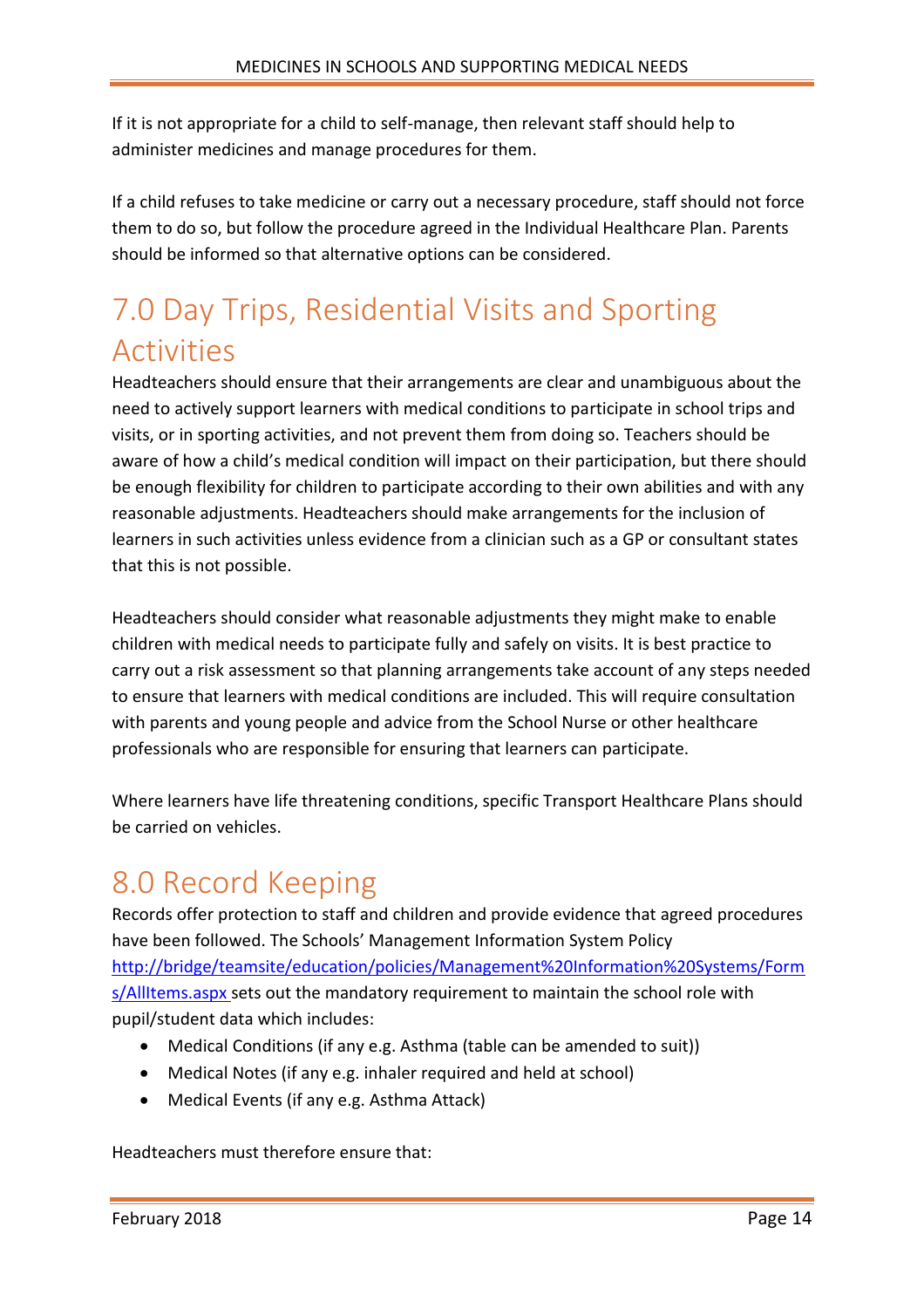- Medical conditions are recorded as specified by a parent/carer or health professional and IHPs are identified as appropriate
- Records are kept of all medicines held on site for learners under the medical notes field
- Notifications from parents of inoculations are also recorded together with those inoculations administered in school by the School Nurse such as meningitis and tetanus
- An incident requiring medical attention or the administering of medicines to learners are detailed in the medical event field

Parents should be informed if their children have been unwell at school.

### <span id="page-14-0"></span>9.0 Emergency Procedures

Headteachers should ensure that their school's procedures set out what should happen in an emergency situation. As part of general risk management processes, all schools should have arrangements in place for dealing with emergencies.

Where a child has an Individual Healthcare Plan, this should clearly define what constitutes an emergency and explain what to do, including ensuring that all relevant staff are aware of emergency symptoms and procedures. Other young people in the school should know what to do, such as informing a teacher immediately if they think help is needed.

If a child needs to be taken to hospital, staff should stay with the child until the parent arrives, or accompany a child taken to hospital by ambulance. Staff should not take children to hospital in their own car other than in exceptional circumstances, e.g. an ambulance is not able to get to the emergency.

### <span id="page-14-1"></span>10.0 Staff Training and Support

Headteachers should ensure that staff will be supported in carrying out their role to support learners with medical conditions. This should have been identified during the development or review of Individual Healthcare Plans. Staff who provide support to learners with medical conditions should be included in meetings where this is discussed.

Some staff may already have some knowledge of the specific support needed by a child with a medical condition and so extensive training may not be required. The relevant healthcare professional should normally lead on identifying and agreeing with the school, the type and level of training required in light of knowledge already in place and how this can be obtained. Training should be sufficient to ensure that staff are competent and have confidence in their ability to support learners with medical conditions, and to fulfil the requirements as set out in Individual Healthcare Plans. They will need an understanding of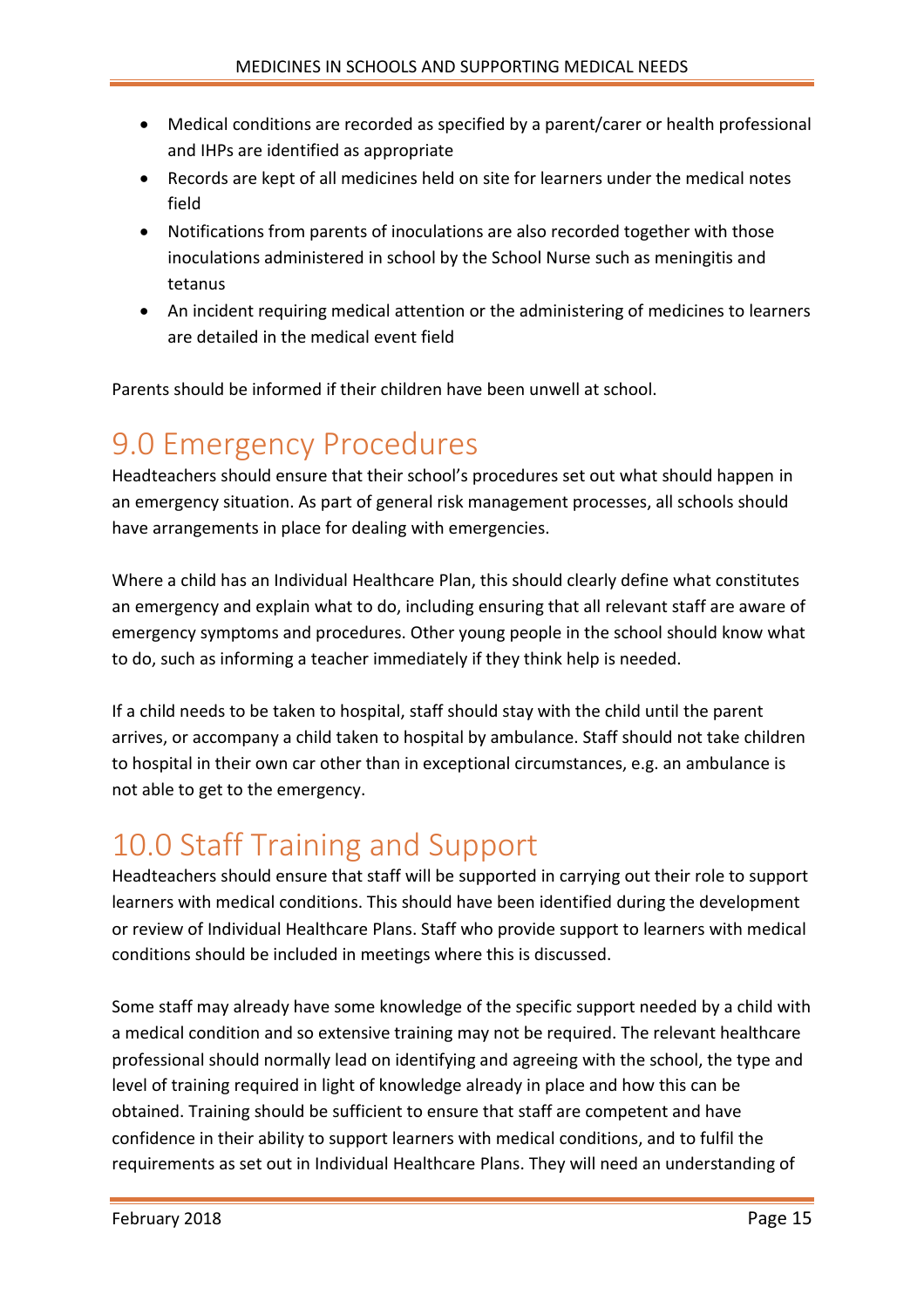the specific medical conditions they are being asked to deal with, their implications and preventative measures.

Staff must not give prescription medicines or undertake health care procedures without appropriate training (updated to reflect any individual healthcare plans). A first-aid certificate does not constitute appropriate training in supporting children with medical conditions. Healthcare professionals, including the School Nurse, can provide confirmation of the proficiency of staff in a medical procedure, or in administering medication.

The school's procedures should additionally set out arrangements for whole school awareness training so that all staff are aware of the school's procedures for supporting learners with medical conditions and their role in implementing Policy. This should be included in induction arrangements for new staff. The relevant healthcare professional should be able to advise on training that will help ensure that all medical conditions affecting learners in the school are understood fully. This includes preventative and emergency measures so that staff can recognise and act quickly when a problem occurs.

The family of a child will often be key in providing relevant information to school staff about how their child's needs can be met and parents should be asked for their views. They should provide specific advice, but should not be the sole trainer.

### <span id="page-15-0"></span>11.0 Unacceptable Practice

Headteachers should ensure that school procedures are explicit about what practice is not acceptable. Although school staff should use their discretion and judge each case on its merits, it is not generally acceptable practice to:

- Prevent children from easily accessing their inhalers and medication and administering their medication when and where necessary
- Assume that every child with the same condition requires the same treatment
- Ignore the views of the child or their parents; or ignore medical evidence or opinion (although this may be challenged)
- Send children with medical conditions home frequently or prevent them from staying for normal school activities including lunch, unless this is specified in their Individual Healthcare Plans
- If the child becomes ill, send them to the school office or medical room unaccompanied
- Penalise children for their attendance record if their absences are related to their medical condition e.g. hospital appointments
- Prevent learners from drinking, eating or taking toilet or other breaks whenever they need to in order to manage their medical condition effectively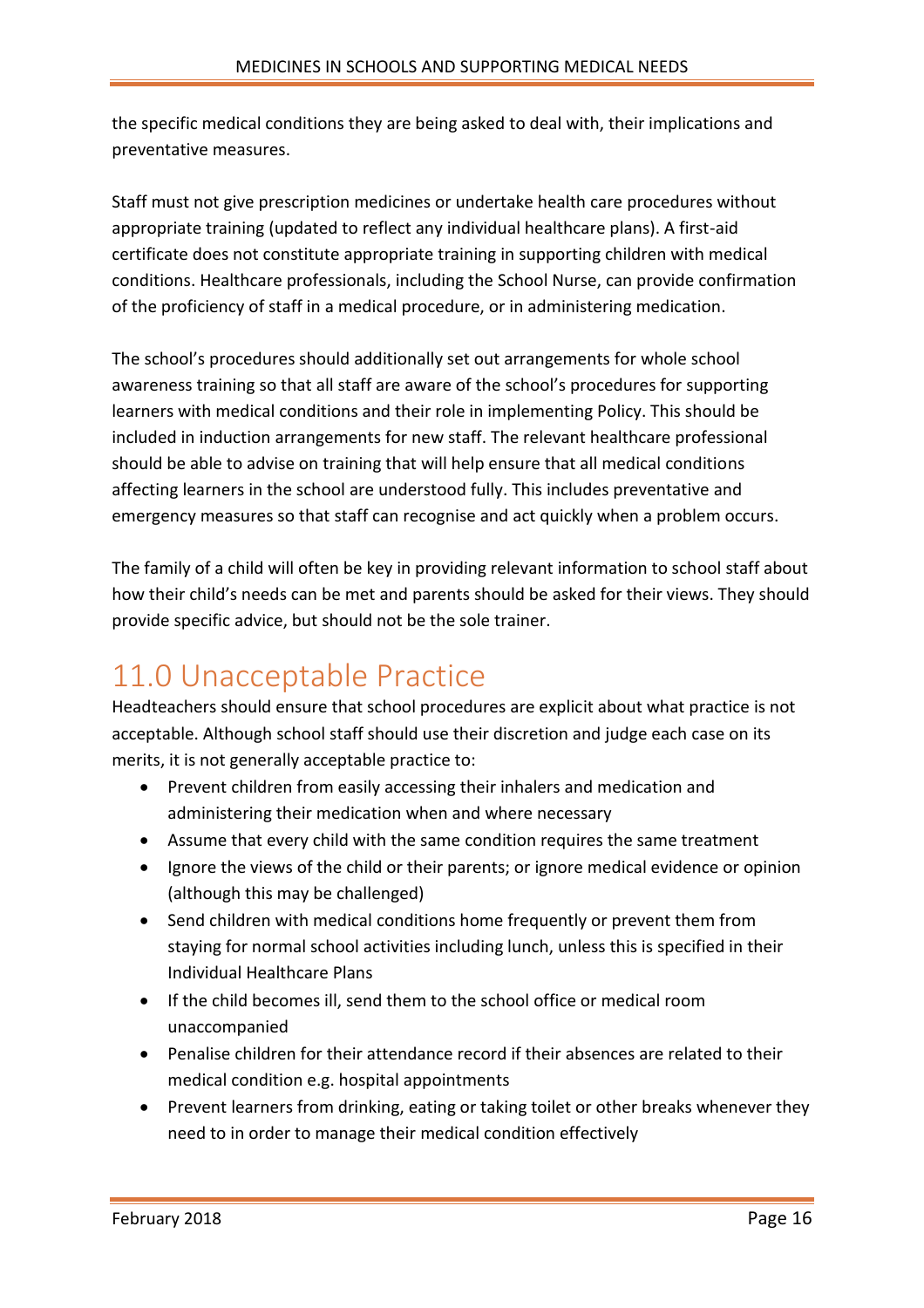- Require parents, or otherwise make them feel obliged, to attend school to administer medication or provide medical support to their child, including with toileting issues. No parent should have to give up work because the school is failing to support their child's medical needs
- Prevent children from participating or create unnecessary barriers to children participating in any aspect of school life, including school trips, e.g. requiring parents to accompany the child

## <span id="page-16-0"></span>12.0 Complaints

Headteachers should ensure that the school's procedures set out how complaints may be made and will be handled concerning the support provided to learners with medical conditions. Should parents or young people be dissatisfied with the support provided they should discuss their concerns directly with the Headteacher. If for whatever reason this does not resolve the issue, they may make a formal complaint via the school's complaints procedure, or to Education Services, [Making a Complaint](https://www.gov.gg/article/2025/Raising-a-Concern-or-Making-a-Complaint) after attempts at resolution have been exhausted.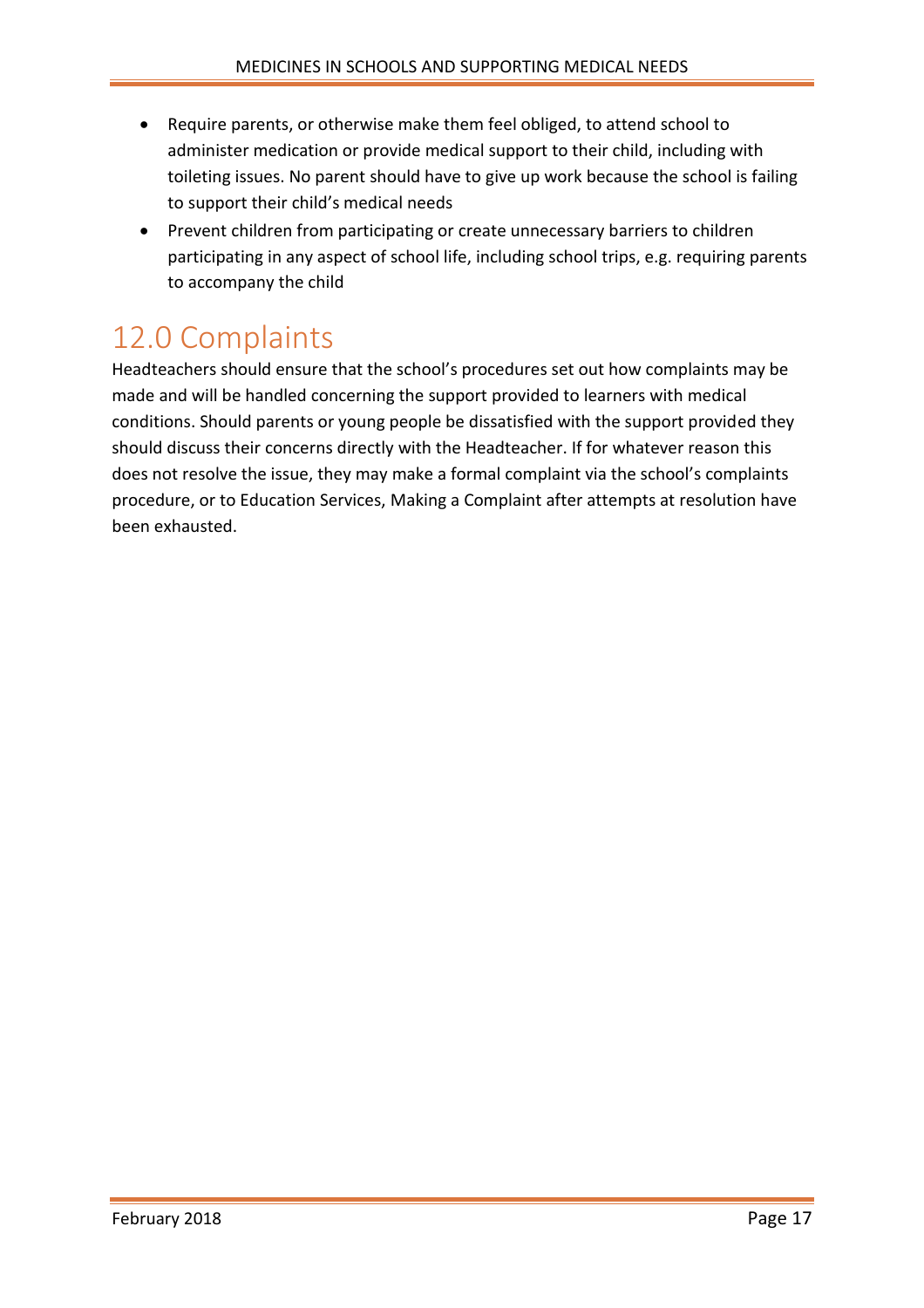## <span id="page-17-0"></span>Appendix 1: Model process for Developing Individual Healthcare Plans (IHP)

| • Parent or healthcare professional informs school that child has been<br>newly diagnosed, or is due to attend school, or is due to return to school<br>after a long-term absence, or that needs have changed                                         |
|-------------------------------------------------------------------------------------------------------------------------------------------------------------------------------------------------------------------------------------------------------|
| • Headteacher or senior member of school staff to whom this has been<br>delegated, co-ordinates meeting to discuss child's medical support<br>needs, and identifies member of school staff who will provide support<br>to the learner                 |
| • Meeting to discuss and agree need for Individual Healthcare Plan to<br>include key school staff, child, parent, relevant healthcare professional<br>and other medical/health clinician as appropriate (or to consider<br>evidence provided by them) |
| • Develop Individual Healthcare Plan in partnership - agree who leads on<br>writing it. Input from healthcare professional must be provided                                                                                                           |
| • School staff training needs identified                                                                                                                                                                                                              |
| • Healthcare professional commissions/delivers training and staff signed-<br>off as competent<br>• Review date agreed                                                                                                                                 |
| • Individual Healthcare Plan reviewed annually or when condition changes<br>• Parent or healthcare professional to initiate                                                                                                                           |
|                                                                                                                                                                                                                                                       |